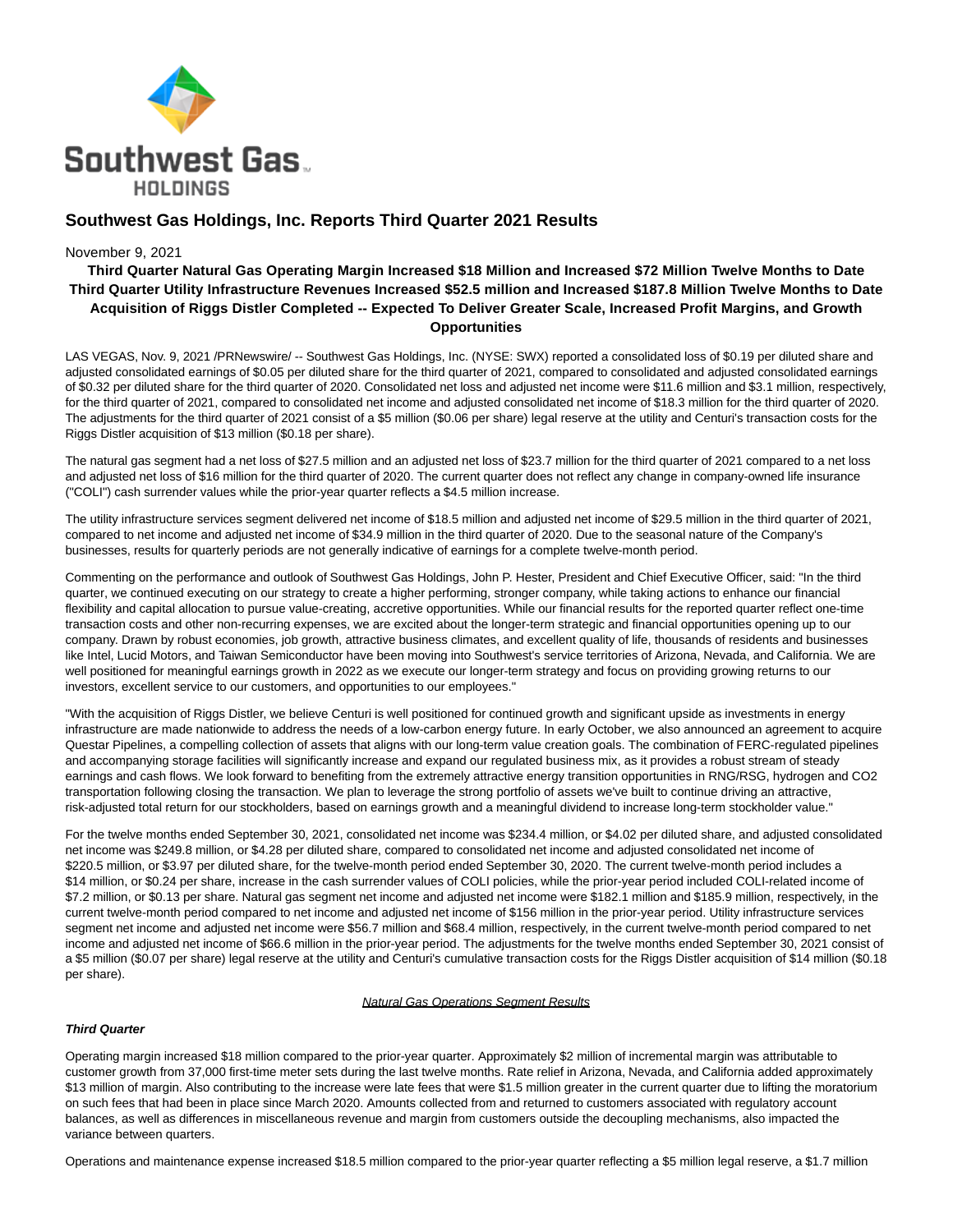increase in the service-related component of employee pension costs, and \$2.2 million of incremental temporary staffing, training, and stabilizationperiod costs associated with a new customer information system implemented in May 2021. In addition, vacation, other time-off, and miscellaneous employee benefits increased \$2.5 million when compared to the COVID-impacted third quarter of 2020, when costs overall were very low. Increased expenditures for pipeline damage prevention programs, higher travel and training costs, and general cost increases were also recognized in the current quarter.

Depreciation and amortization increased \$5.4 million, or 10%, compared to the prior-year quarter due to a \$574 million, or 7%, increase in average gas plant in service, including the replacement of Southwest's customer information system, which occurred in May 2021. Amortization related to regulatory account recoveries increased approximately \$1.5 million compared to the prior-year quarter. The increase in plant included pipeline capacity reinforcement work, franchise requirements, scheduled pipe replacement activities, and new infrastructure. Taxes other than income taxes increased \$4 million between quarters due to an increase in Arizona property taxes (ultimately recovered under our regulatory tracking mechanism).

Other income decreased \$6 million compared to the prior-year quarter primarily due to a decline in income associated with COLI policies. The current quarter reflects no change in COLI policy cash surrender values, while the prior-year quarter reflected a \$4.5 million increase. Amounts associated with the allowance for funds used during construction ("AFUDC") decreased \$1.2 million in the current quarter. Offsetting these combined impacts is a decrease in the non-service-related components of employee pension and other postretirement benefit costs between quarters.

Net interest deductions decreased \$1 million compared to the prior-year quarter primarily due to a decrease in the amortization of an interest-related regulatory balance in Arizona.

#### **Twelve Months to Date**

Operating margin increased \$72 million between the comparative twelve-month periods. Customer growth provided \$13 million, and combined rate relief provided \$52 million of incremental operating margin. Offsetting these impacts was a reduction in late fees (\$817,000) due to the pandemicperiod moratorium on late fees from March 2020 through March 2021. Regulatory account balance surcharges impacted both periods, in addition to margin from customers outside the decoupling mechanisms.

Operations and maintenance expense increased \$26 million between comparative twelve-month periods primarily due to higher legal-claim related costs, higher levels of service-related pension and post-retirement benefit costs (\$7.3 million), expenditures for pipeline damage prevention programs associated with a growing infrastructure and customer base, increased customer-related and information technology costs, and higher reserves (\$1.1 million) for customer accounts deemed uncollectible. Depreciation and amortization expense increased \$19 million, or 8%, between periods due to a \$579 million, or 7%, increase in average gas plant in service since the prior twelve-month period, and to a \$3.8 million increase in regulatory amortization. Taxes other than income taxes increased \$12.9 million between periods primarily due to an increase in property taxes in Arizona.

Other income increased \$7.1 million between comparative twelve-month periods, reflective of the \$14 million increase in COLI policy cash surrender values and recognized death benefits in the current period, while the prior-year period reflected a \$7.2 million increase in values. The non-service cost components of employee pension and other postretirement benefit costs were \$3.3 million lower between comparative twelve-month periods, which was offset by lower equity AFUDC.

Net interest deductions decreased \$2.9 million between comparative twelve-month periods primarily due to decreases in the amortization of an interest-related regulatory balance in Arizona.

Income tax expense in both periods reflects that COLI results are recognized without tax consequences, and also reflect the impacts of amortization of EADIT balances.

#### **Utility Infrastructure Services Segment Results**

### **Third Quarter**

Utility infrastructure revenues increased \$52.5 million in the third quarter of 2021 when compared to the prior-year quarter, including \$49.5 million from Riggs Distler & Company subsequent to the August 27, 2021 acquisition date. Revenues specific to electric infrastructure services increased \$40.1 million in the third quarter of 2021 when compared to the prior-year quarter, of which \$34.1 million related to Riggs Distler. Included in electric services revenues overall was \$45.7 million from emergency restoration services performed by Linetec and Riggs Distler following hurricane, tornado, and other storm damage to customers' above-ground utility infrastructure in and around the Gulf Coast and eastern regions of the U.S., compared to \$48.6 million in the third quarter of the prior year in regard to Linetec. Storm restoration work typically generates a higher profit margin than core infrastructure services, due to improved operating efficiencies related to equipment utilization and absorption of fixed costs. Partially offsetting the increased revenues overall was reduced work with two significant gas infrastructure services customers during the third quarter of 2021 (totaling \$17.1 million), due to timing and mix of projects under each customer's multi-year capital spending programs.

Utility infrastructure services expenses increased \$64.3 million (including \$13 million of professional fees related to the acquisition of Riggs Distler) compared to the prior-year quarter, and also included \$42.4 million in expenses recorded by Riggs Distler subsequent to the acquisition. Higher fuel costs and equipment rental expense are reflected in expenses due to the mix of work completed and in support of growth in our electric infrastructure business. Included in total Utility infrastructure services expenses were general and administrative costs, which increased approximately \$18 million between comparative periods (including the \$13 million of professional fees previously noted), \$3 million of other administrative costs incurred by Riggs Distler subsequent to the acquisition, and other costs resulting from general growth in the business.

Depreciation and amortization increased \$5.8 million compared to the prior-year quarter, of which \$4.7 million was recorded by Riggs Distler subsequent to the acquisition. The remaining increase was attributable to equipment and computer systems purchased to support the growing volume of infrastructure work.

Net interest deductions increased \$4.3 million compared to the prior-year quarter, primarily due to incremental borrowings under Centuri's \$1.545 billion amended and restated secured revolving credit and term loan facility that was entered into during August 2021 in conjunction with the acquisition of Riggs Distler.

Income tax expense decreased \$4 million between quarters, primarily due to reduced profitability in 2021. Certain costs related to the Riggs Distler acquisition were non-deductible for U.S. federal income tax purposes, impacting the recorded Income tax expense during the third quarter of 2021.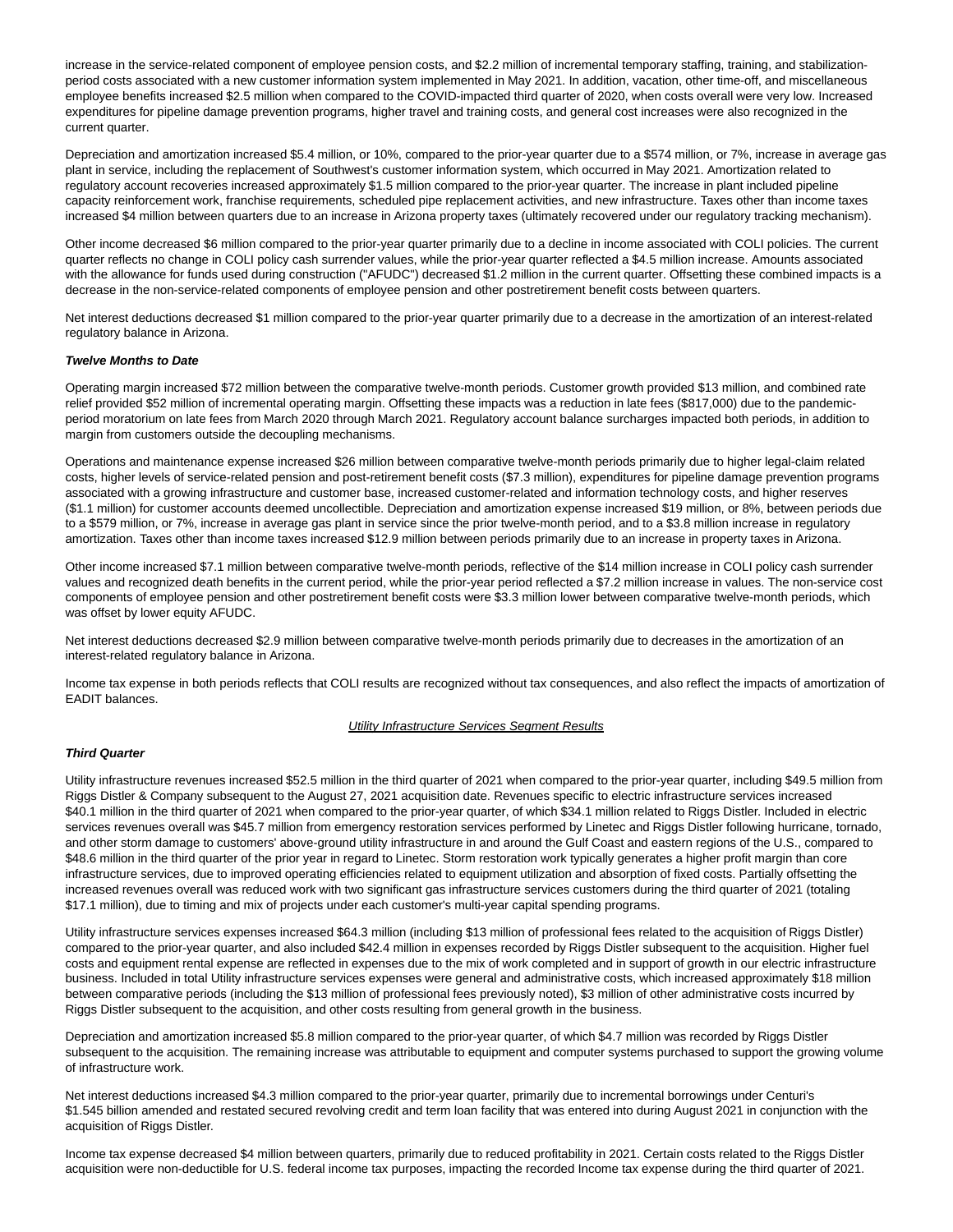### **Twelve Months to Date**

Utility infrastructure services revenues increased \$187.8 million, or 10%, in the current twelve-month period when compared to the prior-year period, primarily due to incremental electric infrastructure revenues of \$129.5 million from expansion of work with existing customers and securing work with new customers. Included in the incremental electric infrastructure revenues during the twelve-month period of 2021 was \$83.5 million from emergency restoration services performed by Linetec and Riggs Distler following hurricane, tornado, and other storm damage to customers' above-ground utility infrastructure in and around the Gulf Coast and eastern regions of the U.S., compared to \$55.9 million in similar services during the twelve-month period in 2020. Centuri's revenues derived from storm-related services vary from period to period due to the unpredictable nature of weather-related events. The remaining increase in revenue includes revenue from continued growth with existing gas infrastructure customers under master service and bid agreements.

Utility infrastructure services expenses increased \$187 million (including \$14 million of acquisition costs) between periods, largely due to incremental costs related to electric infrastructure work, including costs associated with storm restoration work and costs incurred by Riggs Distler following its acquisition in August 2021, as well as costs necessary for the completion of additional gas infrastructure work. Included in Utility infrastructure services expenses were general and administrative costs, which increased \$30.5 million during the twelve-month period in 2021 when compared to 2020, consisting of the \$14 million in professional fees for the acquisition of Riggs Distler, \$3 million of costs incurred by Riggs Distler subsequent to the acquisition, higher payroll and operating costs associated with continued growth of the business, and higher profit-based incentive compensation. Offsetting these increases were lower insurance costs from favorable claims experience under Centuri's self-insurance programs. Gains on sale of equipment (reflected as an offset to Utility infrastructure services expenses) were \$6.6 million and \$2.9 million for the twelve-month periods of 2021 and 2020, respectively.

Depreciation and amortization expense increased \$10.7 million compared to the prior twelve-month period primarily due to incremental costs related to electric infrastructure depreciation of \$6.3 million, including \$4.7 million from Riggs Distler. The remaining increase is attributable to equipment and computer systems implemented to support the growing volume of work being performed.

Net interest deductions increased \$932,000 between periods primarily due to incremental interest on outstanding borrowings under Centuri's \$1.545 billion amended and restated secured revolving credit and term loan facility in conjunction with the acquisition of Riggs Distler. The increase was partially offset by lower interest associated with reduced borrowings in the current twelve-month period, compared to the prior twelve-month period, under Centuri's credit facility existing prior to the 2021 refinancing.

### Outlook for Fiscal Year 2021

Management's updated estimated 2021 diluted earnings per share is \$3.25 to \$3.40, including the impacts of transaction and related costs for the planned Questar Pipelines acquisition, activism response, and the partial-year results (and associated transaction and interest costs) in connection with the Riggs Distler acquisition. Estimated diluted earnings per share for 2021 excluding those costs is \$4.00 to \$4.10. Both acquisitions are expected to be accretive to earnings in 2022.

### Highlights of 2021 expectations are as follows:

Natural Gas Operations Segment:

- Operating margin for 2021 is anticipated to benefit from customer growth (1.7%), rate relief in all three states in which we operate, expansion projects, and infrastructure tracker mechanisms. Combined, these items are expected to produce an increase in operating margin of 6% to 8%.
- Total pension costs are expected to be relatively flat compared to 2020, but will be reflected as an increase in operations and maintenance cost of about \$6 million, with a comparable decrease to other expense (associated with non-servicerelated pension costs).
- Operating income is expected to increase 4% to 6% (previously 3% to 5%).
- COLI earnings of \$5 million to \$7 million are projected (previously \$3 million to \$5 million).
- Capital expenditures in 2021 are estimated to be \$650 million to \$675 million (previously \$700 million), in support of customer growth, system improvements, and pipe replacement programs.

### Utility Infrastructure Services Segment:

- Centuri's revenues (excluding Riggs Distler) for 2021 are expected to be 1% to 3% (previously 1% to 4%) greater than the record 2020 amount (which included \$82 million of emergency storm restoration services).
- Centuri's operating income (excluding Riggs Distler) is expected to be approximately 5% to 5.4% of revenues (previously 5.3% to 5.8%).
- Riggs Distler is expected to generate revenues of \$150 million to \$170 million and an operating loss of \$11 million to \$13 million from the date of acquisition through the end of 2021 due to transaction-related expenses totaling \$14 million and amortization expense of \$8 million.
- Total interest expense is expected to be \$19.5 million to \$20.5 million (previously \$7 million to \$8 million before Riggs Distler) following the expansion and refinancing of the term loan and credit facility in connection with the acquisition of Riggs Distler.
- Net income expectations reflect earnings attributable to Southwest Gas Holdings, net of an estimated \$6 million to \$7 million of earnings attributable to noncontrolling interests (previously \$5 million to \$6 million). Changes in Canadian exchange rates could influence results.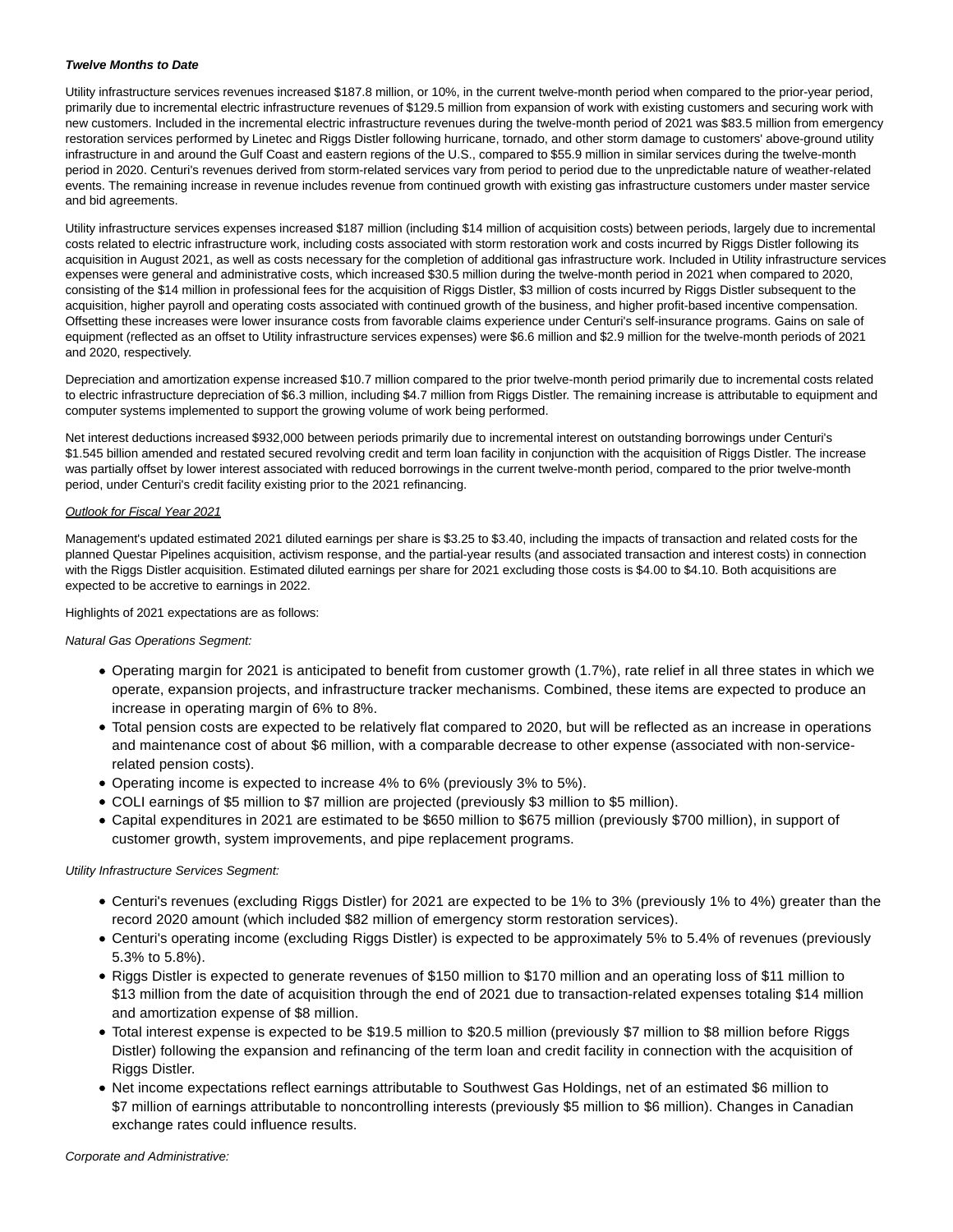Transaction-related expenses (including advisor, legal, accounting, and initial financing commitment costs) associated with the planned year-end acquisition of Questar Pipelines and activism response are expected to approximate \$25 million to \$30 million.

Southwest Gas Holdings has two business segments:

Southwest Gas Corporation provides safe and reliable natural gas service to over 2 million customers in Arizona, Nevada, and California.

Centuri Group, Inc. is a comprehensive utility infrastructure services enterprise dedicated to delivering a diverse array of solutions to North America's gas and electric providers. Centuri derives revenues primarily from installation, replacement, repair, and maintenance of energy distribution systems.

**Forward-Looking Statements:** This press release contains forward-looking statements within the meaning of the U.S. Private Securities Litigation Reform Act of 1995, Section 27A of the Securities Act of 1933, as amended, and Section 21E of the Securities Exchange Act of 1934, as amended. Such statements include, without limitation, statements regarding Southwest Gas Holdings, Inc. (the "Company") and the Company's expectations or intentions regarding the future. These forward-looking statements can often be identified by the use of words such as "will", "predict", "continue", "forecast", "expect", "believe", "anticipate", "outlook", "could", "target", "project", "intend", "plan", "seek", "estimate", "should", "may" and "assume", as well as variations of such words and similar expressions referring to the future, and include (without limitation) statements regarding expectations of continuing growth in 2021. In addition, the statements under the heading "Outlook for 2021" that are not historic, constitute forward-looking statements. A number of important factors affecting the business and financial results of the Company could cause actual results to differ materially from those stated in the forward-looking statements. These factors include, but are not limited to, the timing and amount of rate relief, changes in rate design, customer growth rates, the effects of regulation/deregulation, tax reform and related regulatory decisions, the impacts of construction activity at Centuri, future earnings trends, seasonal patterns, and the impacts of stock market volatility. In addition, the Company can provide no assurance that its discussions about future operating margin, operating income, pension costs, COLI results, and capital expenditures of the natural gas segment will occur. Likewise, the Company can provide no assurance that discussions regarding utility infrastructure services segment revenues, operating income as a percentage of revenues, interest expense, and noncontrolling interest amounts will transpire, nor assurance regarding acquisitions or their impacts, including management's plans or expectations related thereto, including with regard to Riggs Distler or as currently planned in regard to Questar Pipelines. Because of these and other factors, the Company can provide no assurances that estimates of 2021 earnings per share will be realized. Factors that could cause actual results to differ also include (without limitation) those discussed under the heading "Risk Factors" in Southwest Gas Holdings, Inc.'s most recent Annual Report on Form 10-K and in the Company's and Southwest Gas Corporation's current and periodic reports, including our Quarterly Reports on Form 10-Q, filed from time to time with the SEC. The statements in this press release are made as of the date of this press release, even if subsequently made available by the Company on its Web site or otherwise. The Company does not assume any obligation to update the forward-looking statements, whether written or oral, that may be made from time to time, whether as a result of new information, future developments, or otherwise.

**Non-GAAP Measures.** This earnings release contains financial measures that have not been calculated in accordance with accounting principles generally accepted in the U.S. ("GAAP"). These non-GAAP measures include (i) adjusted consolidated earnings per diluted share, (ii) consolidated adjusted net income, (iii) natural gas segment adjusted net income, and (iv) utility infrastructure services segment adjusted net income. Management uses these non-GAAP measures internally to evaluate performance and in making financial and operational decisions. Management believes that its presentation of these measures provides investors greater transparency with respect to its results of operations and that these measures are useful for a period-to-period comparison of results. Management also believes that providing these non-GAAP financial measures helps investors evaluate the Company's operating performance, profitability, and business trends in a way that is consistent with how management evaluates such performance.

Management also uses the non-GAAP measure operating margin. Southwest recognizes operating revenues from the distribution and transportation of natural gas (and related services) to customers. Gas cost is a tracked cost, which is passed through to customers without markup under purchased gas adjustment ("PGA") mechanisms, impacting revenues and net cost of gas sold on a dollar-for-dollar basis, thereby having no impact on Southwest's profitability. Therefore, management routinely uses operating margin, defined by management as gas operating revenues less the net cost of gas sold, in its analysis of Southwest's financial performance. Operating margin also forms a basis for Southwest's various regulatory decoupling mechanisms. Management believes supplying information regarding operating margin provides investors and other interested parties with useful and relevant information to analyze Southwest's financial performance in a rate-regulated environment. (The included Southwest Gas Holdings, Inc. Consolidated Earnings Digest provides reconciliations for these non-GAAP measures.)

### **SOUTHWEST GAS HOLDINGS, INC. CONSOLIDATED EARNINGS DIGEST**

(In thousands, except per share amounts)

| <b>QUARTER ENDED SEPTEMBER 30.</b>                                                                      | 2021             | 2020             |
|---------------------------------------------------------------------------------------------------------|------------------|------------------|
| <b>Consolidated Operating Revenues</b>                                                                  | \$<br>888.696    | \$<br>791,226    |
| Net Income (loss) applicable to Southwest Gas Holdings                                                  | \$<br>(11, 576)  | \$<br>18,273     |
| Weighted Average Common Shares                                                                          | 59,688           | 56,271           |
| Basic Earnings (loss) Per Share                                                                         | \$<br>(0.19)     | \$<br>0.32       |
| Diluted Earnings (loss) Per Share                                                                       | \$<br>(0.19)     | \$<br>0.32       |
| Reconciliation of Gross margin to Operating Margin (non-GAAP measure)<br>Utility Gross Margin<br>Plus:  | \$<br>62.681     | \$<br>57,188     |
| Operations and maintenance (excluding Admin & General) expense<br>Depreciation and amortization expense | 68,098<br>61.359 | 61,383<br>55,942 |
| <b>Operating Margin</b>                                                                                 | 192.138          | 174.513          |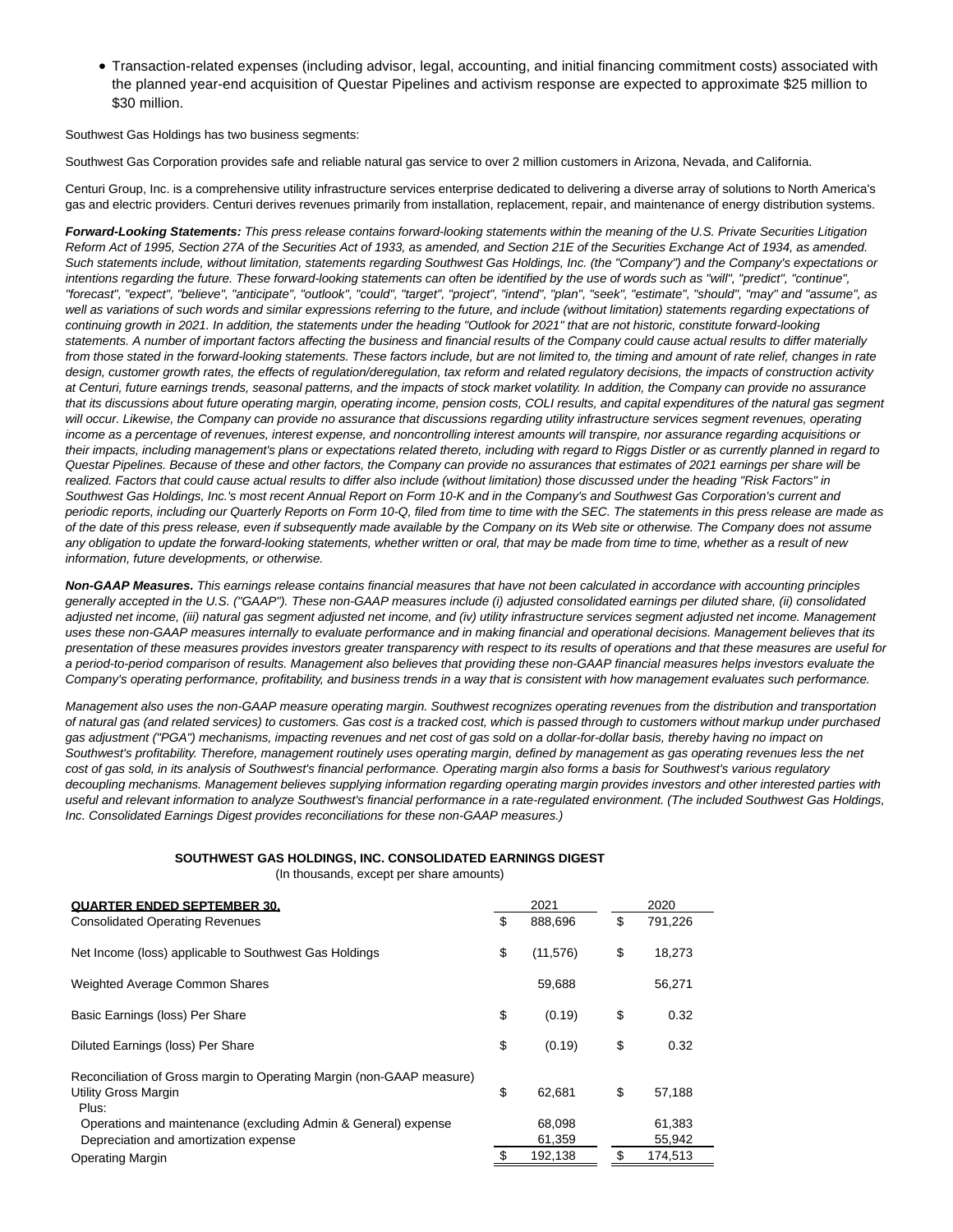| NINE MONTHS ENDED SEPTEMBER 30.                                                                               | 2021                     | 2020           |                    |  |  |
|---------------------------------------------------------------------------------------------------------------|--------------------------|----------------|--------------------|--|--|
| <b>Consolidated Operating Revenues</b>                                                                        | \$<br>2,596,024          | \$             | 2,384,793          |  |  |
| Net Income applicable to Southwest Gas Holdings                                                               | \$<br>130,836            | \$             | 128,780            |  |  |
| Weighted Average Common Shares                                                                                | 58,639                   |                | 55,683             |  |  |
| <b>Basic Earnings Per Share</b>                                                                               | \$<br>2.23               | \$             | 2.31               |  |  |
| <b>Diluted Earnings Per Share</b>                                                                             | \$<br>2.23               | \$             | 2.31               |  |  |
| Reconciliation of Gross margin to Operating Margin (non-GAAP measure)<br>Utility Gross Margin<br>Plus:        | \$<br>392,190            | \$             | 354,854            |  |  |
| Operations and maintenance (excluding Admin & General) expense                                                | 194,471                  |                | 182,761            |  |  |
| Depreciation and amortization expense<br><b>Operating Margin</b>                                              | \$<br>187,688<br>774,349 | $$\mathbb{S}$$ | 173,865<br>711,480 |  |  |
| <b>TWELVE MONTHS ENDED SEPTEMBER 30.</b>                                                                      | \$<br>2021               | \$             | 2020               |  |  |
|                                                                                                               |                          |                |                    |  |  |
| <b>Consolidated Operating Revenues</b>                                                                        | 3,510,104                |                | 3,232,930          |  |  |
| Net Income applicable to Southwest Gas Holdings                                                               | \$<br>234,380            | \$             | 220,498            |  |  |
| Weighted Average Common Shares                                                                                | 58,209                   |                | 55,508             |  |  |
| <b>Basic Earnings Per Share</b>                                                                               | \$<br>4.03               | \$             | 3.97               |  |  |
| <b>Diluted Earnings Per Share</b>                                                                             | \$<br>4.02               | \$             | 3.97               |  |  |
| Reconciliation of Gross margin to Operating Margin (non-GAAP measure)<br><b>Utility Gross Margin</b><br>Plus: | \$<br>566,065            | \$             | 524,010            |  |  |
| Operations and maintenance (excluding Admin & General) expense                                                | 255,434                  |                | 244,573            |  |  |
| Depreciation and amortization expense                                                                         | 249,118                  |                | 230,158            |  |  |
| <b>Operating Margin</b>                                                                                       | \$<br>1,070,617          | \$             | 998,741            |  |  |

**Reconciliation of non-GAAP financial measures of Adjusted net income (loss) and Adjusted diluted earnings per share and their comparable GAAP measures of Net income (loss) and Diluted earnings (loss) per share. Note that the comparable GAAP measures are also included in Note 7 - Segment Information in the Company's September 30, 2021 Form 10-Q. Prior periods are not presented below as comparable non-GAAP adjustments were not applicable in comparable periods of the prior year.**

# **Amounts in thousands, except per share amounts**

|                                                                                                                                                         | Three Months<br>Ended |           | Nine Months<br>Ended |                    | <b>Twelve Months</b><br>Ended |          |
|---------------------------------------------------------------------------------------------------------------------------------------------------------|-----------------------|-----------|----------------------|--------------------|-------------------------------|----------|
|                                                                                                                                                         |                       |           |                      | September 30, 2021 |                               |          |
| Reconciliation of Net income (loss) to Adjusted net income (non-GAAP measure)<br>Net income (loss) applicable to Natural Gas Operations (GAAP)<br>Plus: | \$                    | (27, 544) | \$                   | 102,584            | \$                            | 182,134  |
| Legal reserve, net of tax                                                                                                                               |                       | 3,800     |                      | 3,800              |                               | 3,800    |
| Adjusted net income (loss) applicable to Natural Gas Operations                                                                                         |                       | (23, 744) | \$                   | 106,384            | \$                            | 185,934  |
| Net income applicable to Utility Infrastructure Services (GAAP)<br>Plus:                                                                                | \$                    | 18,540    | \$                   | 32,797             | \$                            | 56,723   |
| Riggs Distler transaction costs, net of tax                                                                                                             |                       | 10,913    |                      | 11,663             |                               | 11,663   |
| Adjusted net income applicable to Utility Infrastructure Services                                                                                       |                       | 29,453    | S                    | 44,460             | \$                            | 68,386   |
| Net loss - Corporate and administrative (GAAP)                                                                                                          |                       | (2,572)   | \$                   | (4, 545)           | \$                            | (4, 477) |
| Net income (loss) applicable to Southwest Gas Holdings (GAAP)<br>Plus:                                                                                  | \$                    | (11, 576) | \$                   | 130,836            | S                             | 234,380  |
| Legal reserve, net of tax                                                                                                                               |                       | 3,800     |                      | 3,800              |                               | 3,800    |
| Riggs Distler transaction costs, net of tax                                                                                                             |                       | 10,913    |                      | 11,663             |                               | 11,663   |
| Adjusted net income applicable to Southwest Gas Holdings                                                                                                |                       | 3,137     | S                    | 146,299            | \$.                           | 249,843  |
| Weighted average shares - diluted                                                                                                                       |                       | 59,816    |                      | 58,742             |                               | 58,312   |